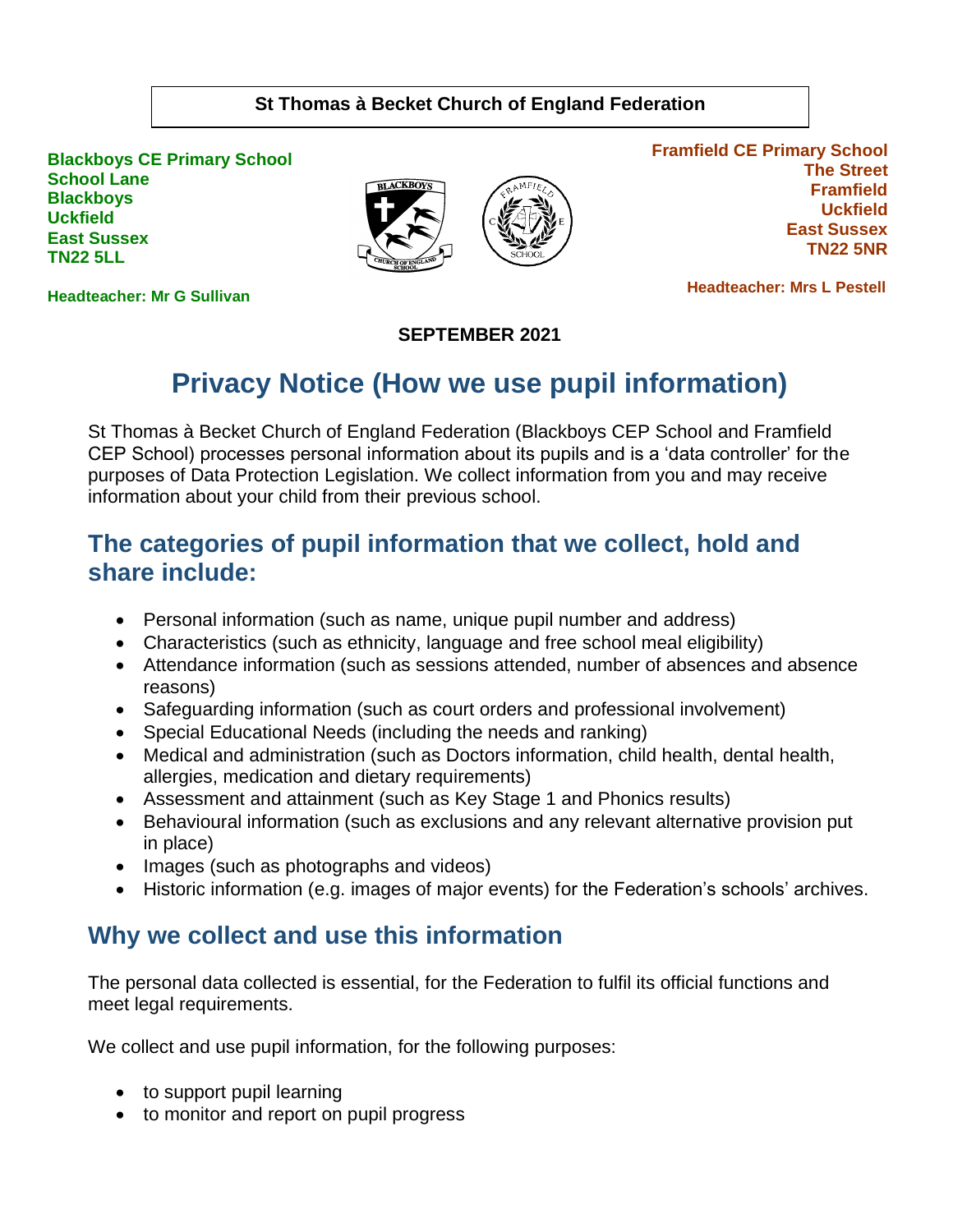- to provide appropriate pastoral care
- to keep pupils safe (food allergies, or emergency contact details)
- to assess the quality of our services
- to meet the statutory duties placed upon us
- to ensure pupils have appropriate access to healthcare
- to preserve the Federation's schools' history and collective memory.

#### **The lawful basis on which we use this information**

Under the UK General Data Protection Regulation (UK GDPR), the Federation is required to identify a valid lawful basis for each processing activity involving personal data. We only collect and use pupils' personal data when the law allows us to. Most commonly, we process it where:

- We have to collect and process personal data to enable us to comply with a legal obligation.
- We need it because we are acting in the public interest or exercising our official authority.

We may also process pupils' personal data in situations where:

- We have obtained consent from you to use it in a certain way.
- We have a genuine and legitimate reason, and we are not harming any of your rights and interests.

As a Federation, we also collect and use Special Category Data, both to provide education and comply with our legal obligations. We have therefore identified additional lawful basis from Article 9 of the UK GDPR. Most commonly, we process Special Category Data where:

- We have gained explicit consent for the processing.
- Processing is necessary for reasons of substantial public interest.
- We are required to for reasons of "public health", for example during a pandemic.

Please see the Federation's Special Category Data Policy for more information about how we process this type of data. This Policy can be found on our School's websites.

Where we keep records and information containing personal data for a longer time, we do this for archiving purposes in the public interest. We keep these records to preserve the Federation school's history, key events and collective memory. We will provide access to these records for research or statistical purposes, taking reasonable measures to protect the personal data they may contain.

### **How we collect pupil information**

We collect pupil information via:

• Admissions Documentation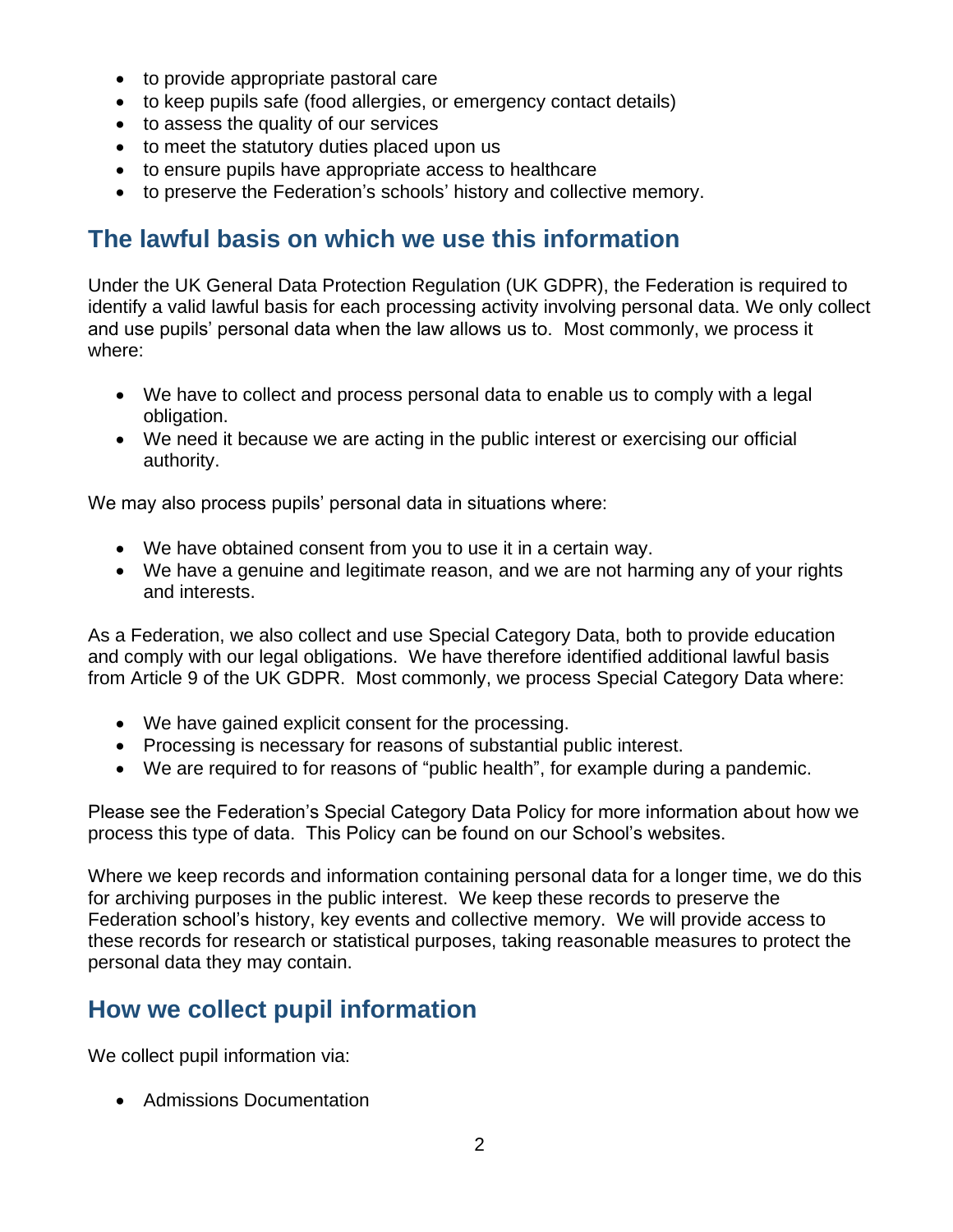- Annual Data Collection Sheet
- Registration Documents completed at the beginning of each School Year
- Common Transfer File (CTF)
- Secure File Transfer Documentation

Pupil data is essential for Federation schools' operational use. Whilst the majority of pupil information you provide to us is mandatory, some of it is provided to us on a voluntary basis. In order to comply with the UK General Data Protection Regulation, we will inform you whether you are required to provide certain pupil information to us or if you have a choice in this.

# **Storing pupil data**

We hold pupil data securely for the length of time outlined in the Federation's Retention Policy. The Federation's Records Management and Retention Policy is available by request at your school office.

We will keep a limited and reasonable amount of personal information for a longer time, where it appears in records that are of historic value or it is in the public interest to keep as part of the Federation school's history and collective memory. We store these records securely in our school archives for permanent preservation.

### **Who we share pupil information with**

We routinely share pupil information with:

- schools that the pupils attend after leaving us
- our Local Authority
- the Department for Education (DfE)
- NHS and School Nurse Team
- Our local Diocese
- Traded Services purchased through the Local Authority (e.g. for Legal, Human Resources or Information Governance Support)
- Learning platforms or software providers used by Federation schools to support education provision.

We only share data with organisations who have adequate security measures and protections in place.

### **Why we regularly share pupil information**

We do not share information about our pupils without consent unless the law and our policies allow us to do so.

The Department for Education (DfE) collects personal data from educational settings and local authorities via various statutory data collections. We are required to share information about our pupils with our local authority (LA) and the Department for Education (DfE) under section 3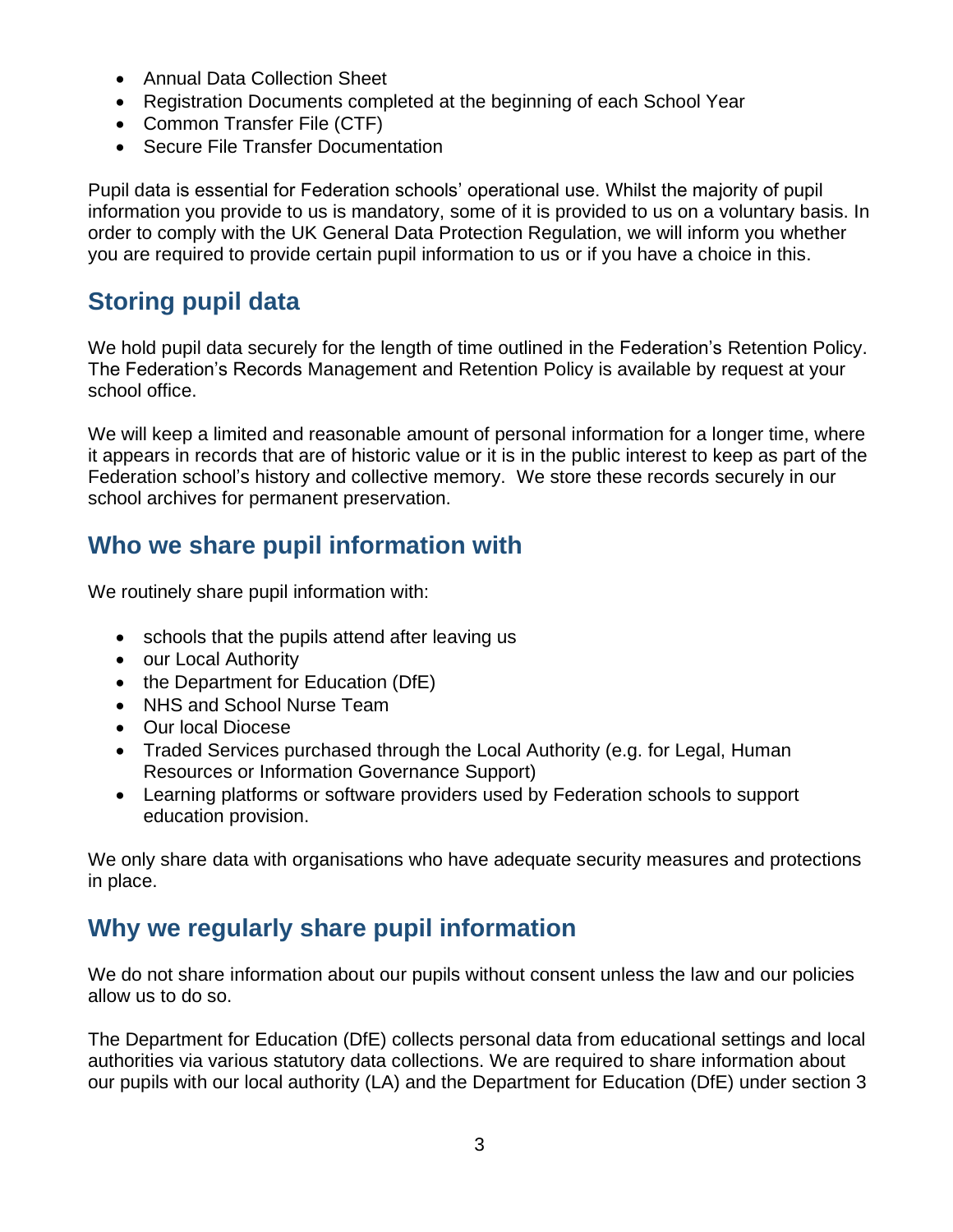of The Education (Information About Individual Pupils) (England) Regulations 2013. The LA may share limited information with the NHS to provide appropriate health care services.

All data is transferred securely and held by the DfE under a combination of software and hardware controls, which meet the current Government Security Policy Framework.

We may be required to share information about our pupils with the Local Authority to ensure that they can conduct their statutory duties under

• the Schools Admission Code, including conducting Fair Access Panels.

The Federation use third party Online Educational Learning Platforms to enhance learning opportunities. Limited information such as pupil name and educational year is shared to enable an account for each pupil to be created and activate a password for pupils to gain access to these Online Educational Learning Platforms both within Federation schools and at home.

In addition to these platforms communication and school meals providers are used within Federation schools.

Listed below are the main Communication, Catering and Online Educational Learning Platforms currently used by the Federation:

**ParentMail** is our chosen form of communication and parental engagement system. It is used to send emails and text messages to parents, distribute letters and collect electronic payments for school visits and other events.

For more information on ParentMail's GDPR compliance please visit: [www.parentmail.co.uk/gdpr](http://www.parentmail.co.uk/gdpr)

**Calendly** is used to enable parents/carers to book their parent/carer consultation meetings with their child's Teacher.

For more information on Calendly GDPR compliance please visit <https://calendly.com/privacy>.

**Cool Milk** supply milk to pupils at Framfield CEP School. To enable this to happen, a pupil's name, date of birth and class are shared with the company.

To read Cool Milk's GDPR statement [www.coolmilk.com/privacy-cookie-policy/.](https://www.st-peters-sch.uk/docs/General/cool_milk_compliance.pdf)

**Chartwells** are part of the Compass Group and are the chosen hot school meals provider for the majority of schools in East Sussex**.** Infant age pupils automatically received hot school meals but in Key Stage 2, some pupil information is shared when parents sign up via the East Sussex Meal Selector.

To view the Compass Group privacy policy please visit Chartwells - [Love School MealsLove](https://loveschoolmeals.co.uk/east-sussex/chartwells-2/) [School Meals](https://loveschoolmeals.co.uk/east-sussex/chartwells-2/)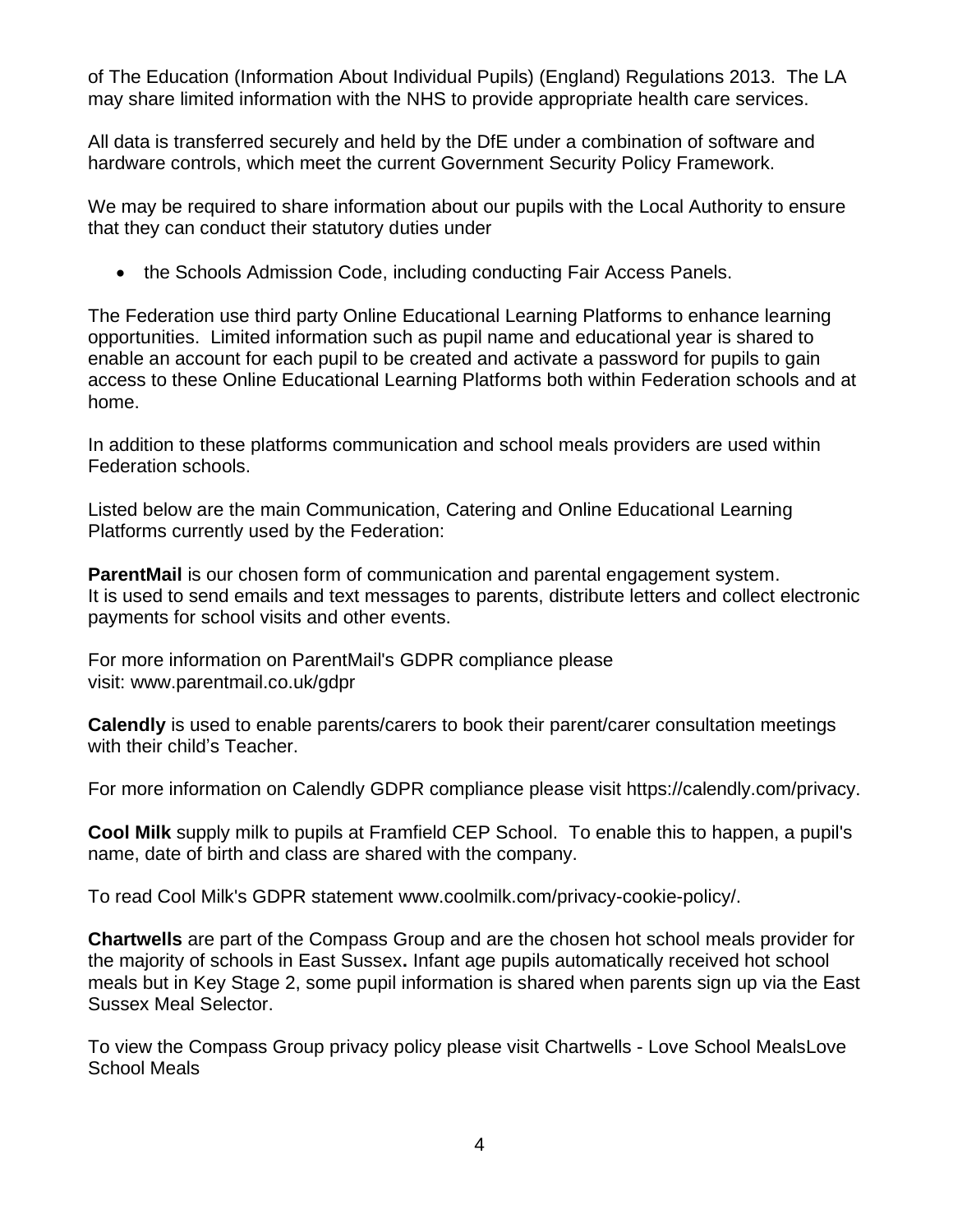**Simple Software – Purple Mash** is an in-school and home-based learning platform. Purple Mash is an award-winning cross-curricular website for nursery and primary school children. It enables children to explore and enhance their knowledge in a fun and creative way.

For more information on 2Simple's GDPR compliance, including a link to their privacy notice, please visit: [2simple.com/gdpr](https://2simple.com/gdpr/)

**3 P Learning - Mathletics** is a captivating online learning space providing students with all the tools they need to be successful learners, both in the classroom and beyond. It supports and caters to each teacher's unique blend of student-driven learning and teacher-led instruction.

To View their GDPR policy click here [www.3plearning.com/privacy/](http://www.3plearning.com/privacy/)

**Times Tables Rockstars** is a programme of daily times tables practice used in Key Stage 2 to develop fluency. Each week concentrates on a different times table, with a recommended consolidation week for rehearsing the tables that have recently been practised every third week or so.

To view the Times Tables Rockstars GDPR Compliance Statement please visit: [ttrockstars.com/page/gdpr](https://ttrockstars.com/page/gdpr)

**Spelling Shed** is an on-line whole-school spelling scheme at Framfield CEP School which sets out a weekly focus with word lists and activities. The system makes relevant word lists available with deadlines for completion to assist pupils with spelling. In addition, pupils are able to play games together as a whole class.

To view Spelling Shed's GDPR Privacy Notice visit: [https://www.edshed.com/privacy.html.](https://www.edshed.com/privacy.html)

### **Requesting access to your personal data**

Under Data Protection Legislation, parents and pupils have the right to request access to information about them that we hold. To make a request for your personal information, or be given access to your child's educational record, please contact your School Office.

Depending on the lawful basis above, you may also have the right to:

- object to processing of personal data that is likely to cause, or is causing, damage or distress
- ask us for access to information about you that we hold
- request we restrict the processing of your personal data (i.e. permitting its storage but no further processing)
- object to direct marketing (including profiling) and processing for the purposes of scientific/historical research and statistics.
- not be subject to decisions based purely on automated processing where it produces legal or similarly significant effect on you.
- in certain circumstances, have inaccurate personal data rectified, blocked, erased or destroyed; and
- a right to seek redress, either through the ICO, or through the courts.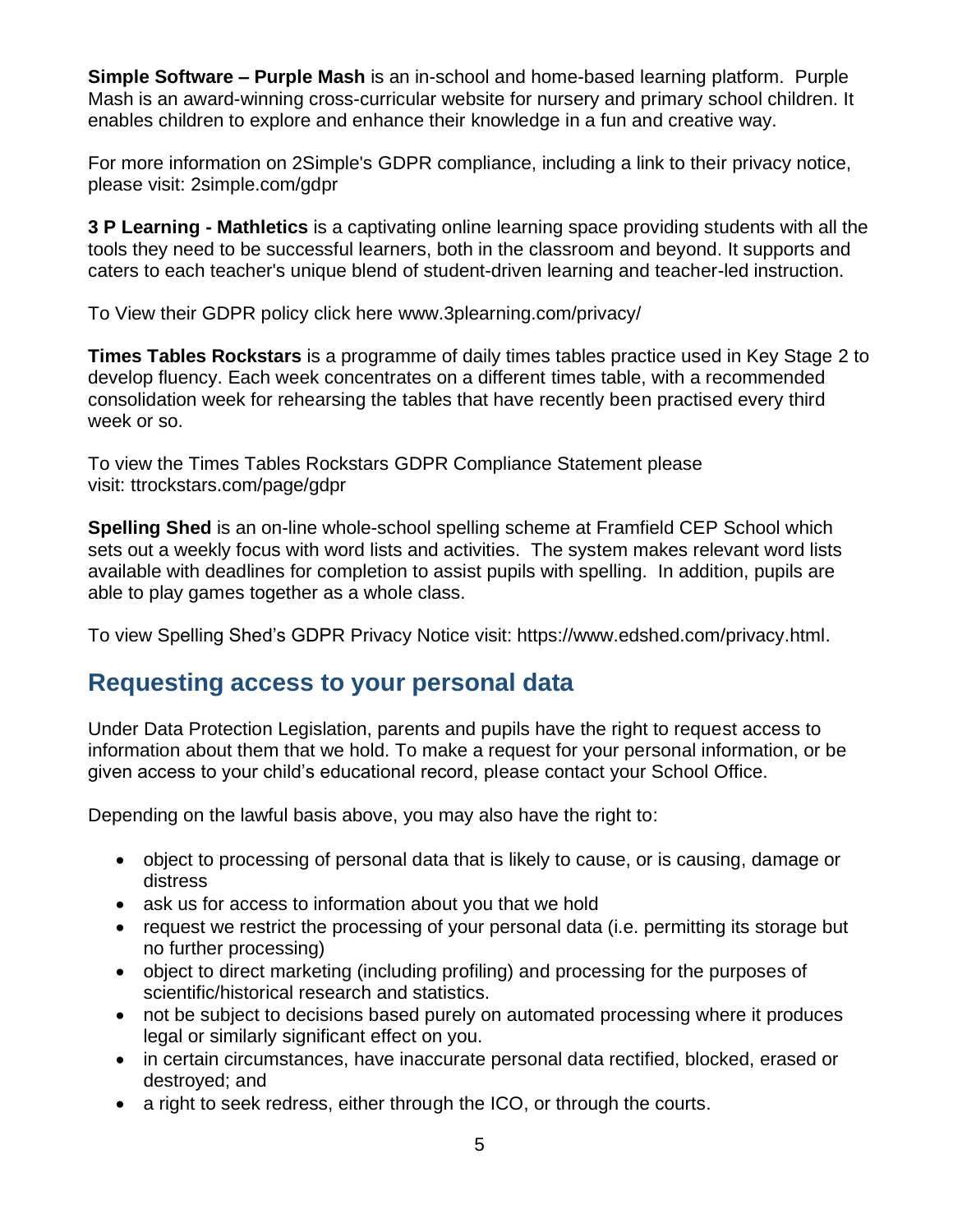If you have a concern about the way we are collecting or using your personal data, we request that you raise your concern with us in the first instance. Alternatively, you can contact the Information Commissioner's Office at<https://ico.org.uk/concerns/>

## **Withdrawal of consent and the right to lodge a complaint**

Where we are processing your personal data with your consent, you have the right to withdraw that consent. If you change your mind, or you are unhappy with our use of your personal data, please let us know by contacting your School Office.

## **Data Protection Officer**

Peter Questier (East Sussex County Council, Information Governance Team. Children's Services)

However, please contact your school in the first instance if you have a query regarding this Privacy Notice or how your information is used.

# **The National Pupil Database (NPD)**

Much of the data about pupils in England goes on to be held in the National Pupil Database (NPD).

The NPD is owned and managed by the Department for Education and contains information about pupils in schools in England. It provides invaluable evidence on educational performance to inform independent research, as well as studies commissioned by the Department. It is held in electronic format for statistical purposes. This information is securely collected from a range of sources including schools, local authorities and awarding bodies.

We are required by law, to provide information about our pupils to the DfE as part of statutory data collections such as the school census and early years' census. Some of this information is then stored in the NPD. The law that allows this is the Education (Information About Individual Pupils) (England) Regulations 2013.

To find out more about the NPD, go to [https://www.gov.uk/government/publications/national](https://www.gov.uk/government/publications/national-pupil-database-user-guide-and-supporting-information)[pupil-database-user-guide-and-supporting-information.](https://www.gov.uk/government/publications/national-pupil-database-user-guide-and-supporting-information)

# **Sharing by the Department**

The law allows the Department to share information about our pupils from the NPD with certain third parties including:

- schools and local authorities
- researchers
- organisations connected with promoting the education or well-being of children in England
- other Government Departments and Agencies